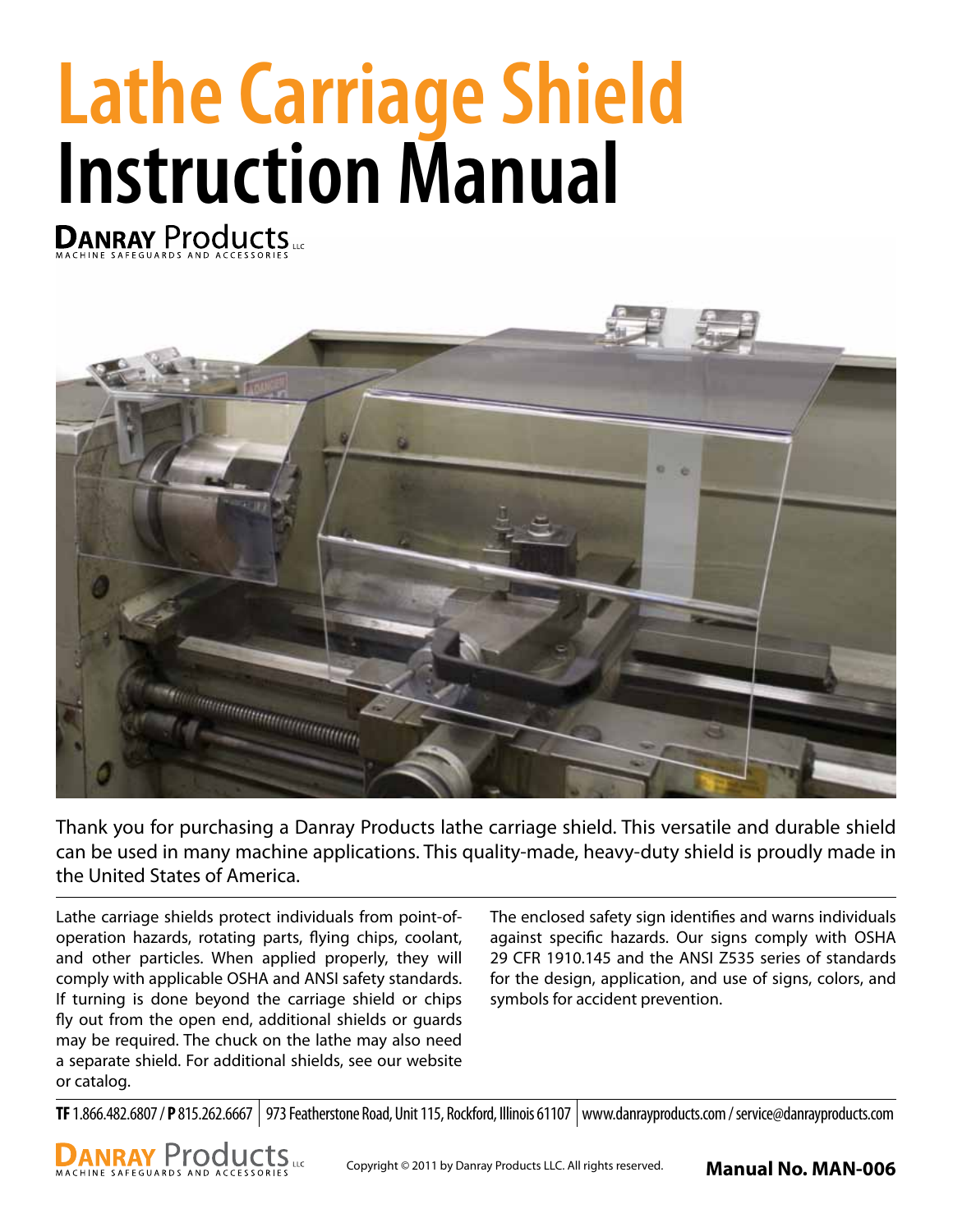### **Assembling and Installing the Shield**

The lathe carriage shield assembly includes the shield, mounting brackets (3), hinge(s), bumper(s), handle, and fasteners. To assemble, take all of the above components out of the shipping container, remove all protective packaging, and lay them out on a bench as illustrated in the drawing below or on the next page. First, peel back and remove the protective masking on the shield and assemble the hinge(s) to the shield using the fasteners provided. Then, assemble the shield to the attachment bracket. To make sure that all parts will align, do not tighten the fasteners until the shield is completely assembled on the lathe. Also attach the handle on the front of the shield.

On the backside of the lathe carriage (saddle), locate an area where the upright bracket can be mounted. Drill and tap two holes (3⁄8"-16 for SHD-1612C, SHD-2816C, and SHD-3516C; 1⁄2"-13 for SHD-4120C). Be careful not to drill into the carriage ways. Then install the upright bracket using the fasteners provided. After the upright bracket is securely attached to the carriage, install the shield by fastening the attachment bracket to the upright bracket using the extension bracket (if needed). If the extension bracket is not needed, fasten the attachment bracket directly to the upright bracket. Align and tighten all fasteners and the installation will be complete.

## **Illustrated Below: Shield Assemblies SHD-1612C, SHD-2816C, and SHD-3516C**

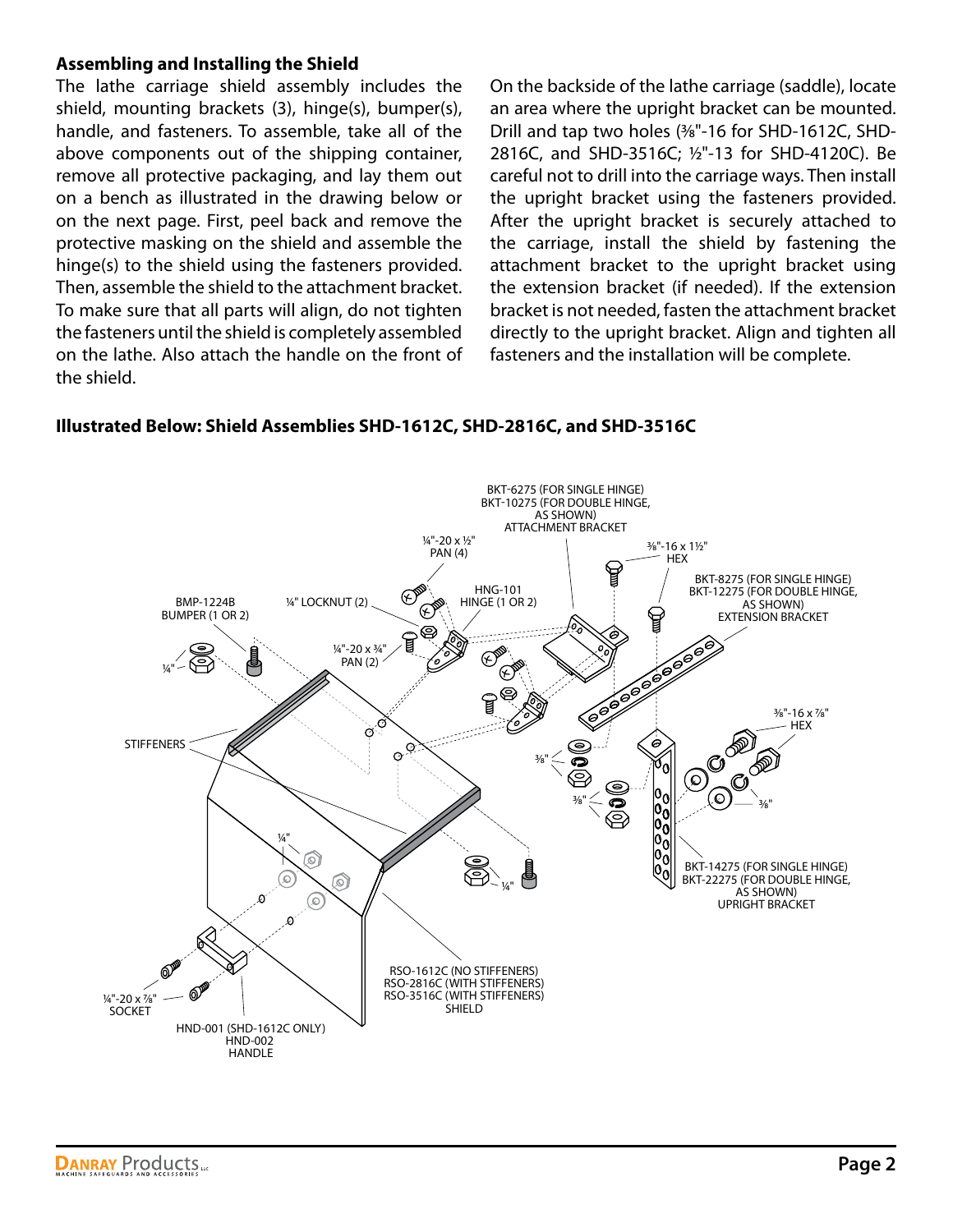# **Illustrated Below: Shield Assembly SHD-4120C**